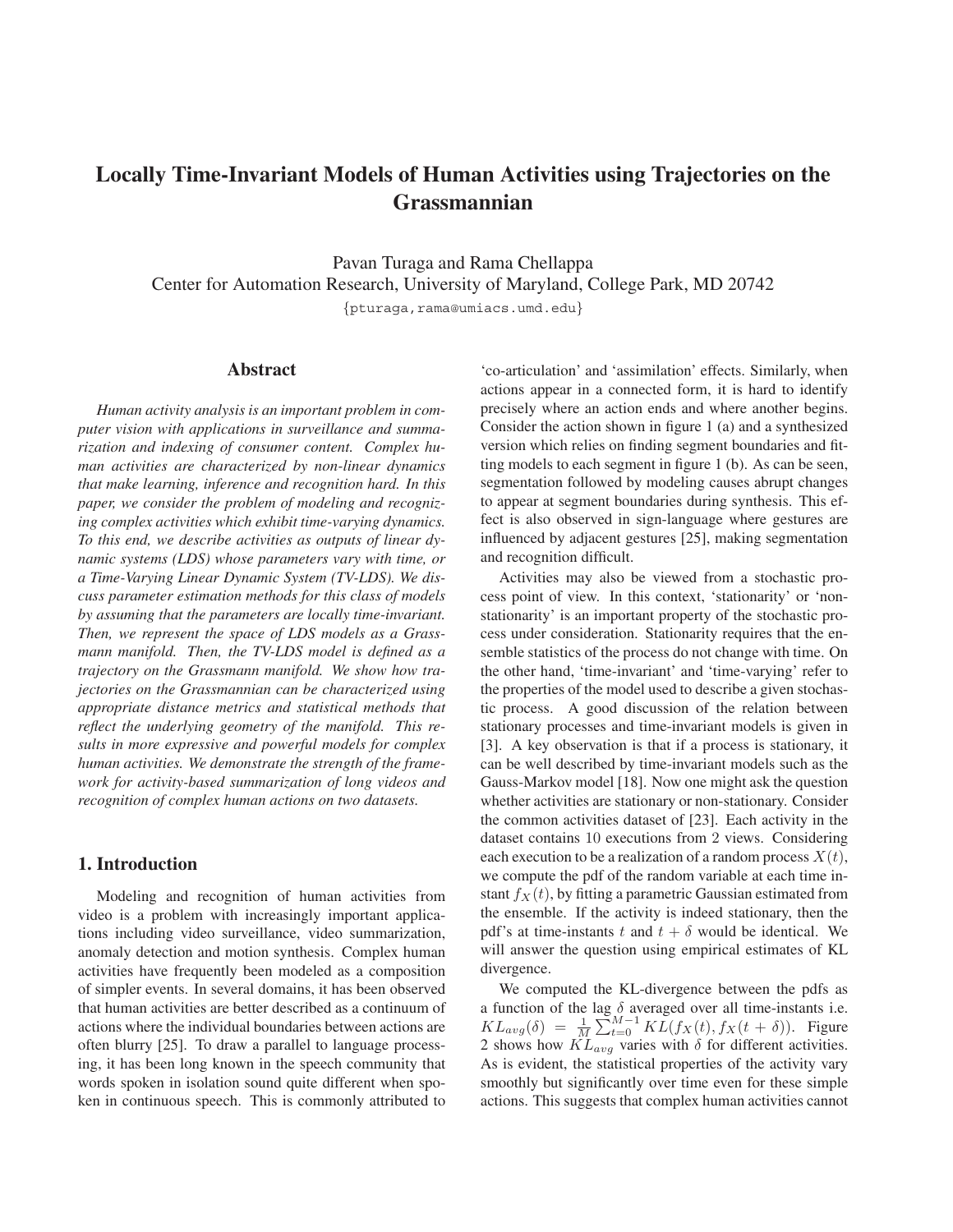

Figure 1. (a) Original sequence taken from the common activities dataset [23], (b) Synthesis by a sequence of linear dynamic models with boundaries shown by vertical yellow lines, (c) Synthesis by a continuous time-varying model. It can be seen that when actions are segmented and modeled using switching models, the synthesis results show abrupt changes in pose across boundaries whereas the time-varying model results in a much more natural evolution of poses.



Figure 2. Illustration of how statistical properties change with time for 5 activities. The y-axis measures the KL divergence between ensemble statistics as a function of the time-lag. Figure best viewed in color.

be considered stationary stochastic processes. Indeed, in this paper, we consider human actions as quasi-stationary processes. To model such quasi-stationary processes, we notice that the plot in figure 2 reveals that we can assume local stationarity, since for small values of  $\delta$  the statistical properties do not change significantly. Thus, it would suffice to fit locally time-invariant models, but allow the parameters of the model to vary with time. This observation forms the basis for the current work. Note that this approach is widely used in the speech processing community where speech signals are considered short-term stationary in windows of 20-40 milliseconds [6].

**Related Work:** Modeling of human actions is a wellstudied problem and many methods have been proposed for modeling them. Some of the most popular models for atomic action classes are state-space models such as Hidden Markov models [27, 20] and Linear Dynamical systems [18, 9]. The underlying assumption of these models is that the dynamical process is stationary. Time-invariant models such as these are sufficient to characterize simple action classes such as bending, walking, running, pushing etc. To model more complex dynamics, several researchers have proposed using switching dynamical models [14, 5, 12, 11]. In these approaches a complex activity is broken down into simpler motion patterns and each motion pattern is modeled using a simple dynamical model such as an HMM or an LDS. The overall activity is then modeled by switching among a small set of dynamical systems. However, it has

been observed in the analysis of sign-language that handgestures are influenced by adjacent gestures, which makes segmentation of primitive actions [25] difficult. We consider human actions as a continuum of dynamical processes, where the parameters change continuously over time as opposed to discrete jumps in time. We represent the LDS at each time-instant as a point on the Grassmann manifold. Then, the overall activity is considered as a trajectory on the Grassmann manifold. Time-varying linear dynamical processes have also been studied in the control literature where they are traditionally used as approximations to non-linear processes [8]. Modeling of time-invariant dynamical systems as points on the Grassmann manifold was considered by [22]. Tracking points on the Grassmann manifold by a Hidden Markov Model on the manifold was proposed by [19] in array-signal processing applications, where a constant velocity model is assumed on the manifold. In contrast to the generative approaches discussed above, there exist discriminative approaches for modeling human actions. An in-depth discussion of discriminative models is beyond the scope of this paper, and we refer the reader to [17, 10] and references therein.

**Contributions:** Our contributions in this paper are twofold. Firstly, we introduce a time-varying LDS (TV-LDS) model to describe complex activities. Then, we describe the TV-LDS model as a trajectory on the space of LDS models. Secondly, under local stationarity assumptions, we pose the learning and classification problems as trajectory modeling on the Grassmann manifold and derive methods consistent with the geometry of the Grassmann manifold for this task.

**Organization of the paper:** In section 2 we introduce the time-varying linear dynamic system for complex activities. Then in section 3 we describe how the model can be interpreted as a trajectory on the Grassmann manifold. In section 4, we review representation of points, distance metrics and statistical methods on the Grassmann manifold. Then, in section 5 we show how trajectories on the Grassmann manifold can be modeled. In section 6, we show experimental results and present conclusions in section 7.

## **2. Modeling of Complex Activities**

An activity is considered as a complex evolution of poses which is governed by an underlying dynamic process. The underlying process is potentially highly non-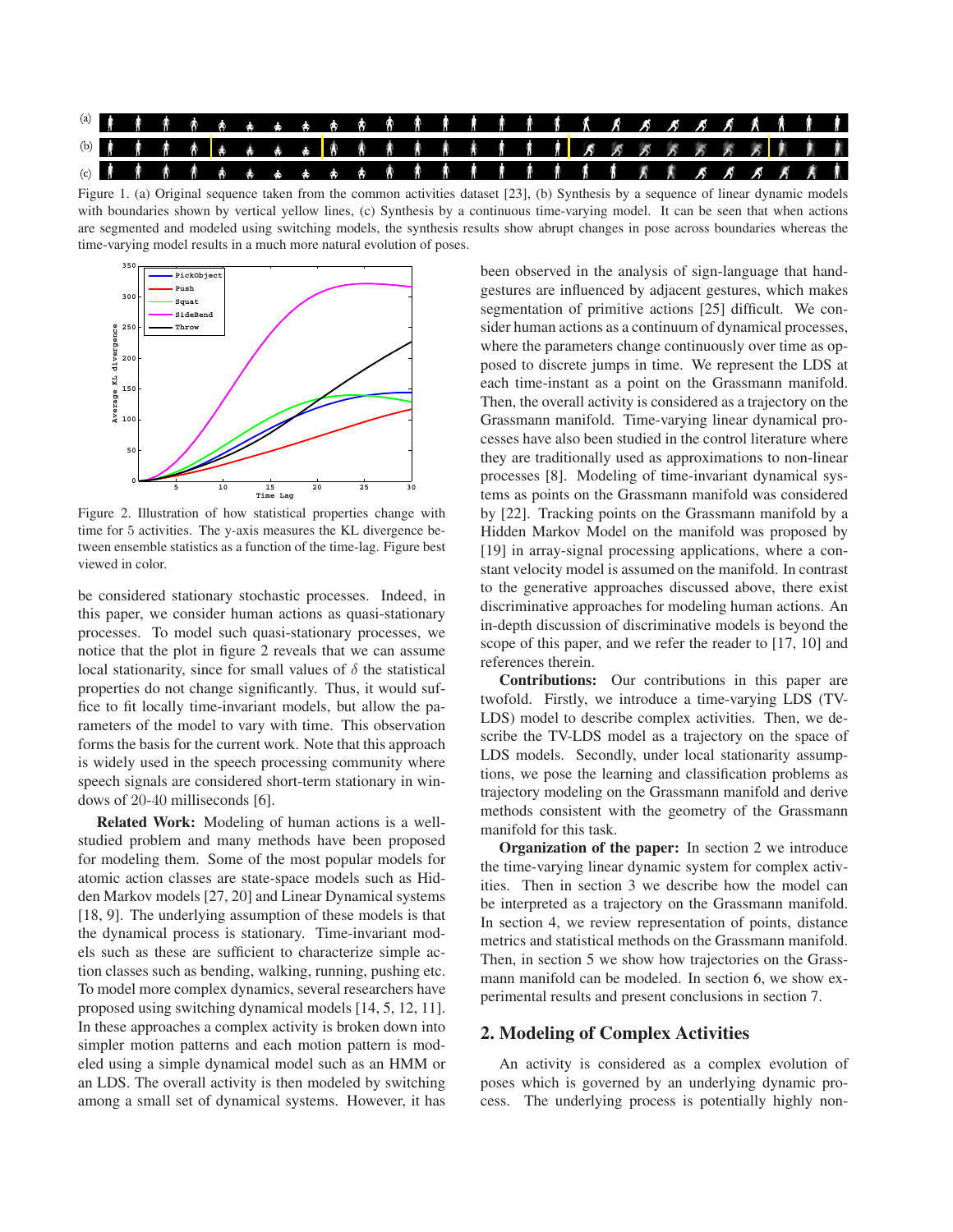linear and time-varying. We model complex activities as outputs of a time-varying linear dynamical process. At each time-instant, we assume that the dynamical process is linear. We then allow the parameters of the LDS to vary at each time-instant. Let  $f(t) \in \mathbb{R}^m$  denote the observations (flow/silhouette etc) at time-instant  $t$ . Then, the timevarying dynamical model is represented as

$$
f(t) = C(t)z(t) + w(t), w(t) \sim N(0, R(t))
$$
 (1)

$$
z(t+1) = A(t)z(t) + v(t), v(t) \sim N(0, Q(t))
$$
 (2)

where,  $z(t) \in \mathbb{R}^d$  is the hidden state vector of dimension d,  $A(t)$  is the time-varying transition matrix and  $C(t)$ is the time-varying measurement matrix.  $w(t)$  and  $v(t)$  are noise components modeled as normal with 0 mean and covariance  $R(t)$  and  $Q(t)$  respectively. When the model parameters  $A, C, Q, R$  are constant, the model reduces to the well-known time-invariant LDS which has been successfully applied in several vision tasks [16, 18]. In summary, the model consists of a sequence of parameters: the measurement matrix  $C(t)$  and the transition matrix  $A(t)$  and the noise covariances  $R(t)$ ,  $Q(t)$ . Before we discuss the problem of parameter estimation, we show the strength of the model on the synthesis experiment described in section 1. The results of synthesis using a continuous time-varying model are shown in figure 1(c). It can be seen that the synthesized sequence exhibits a much more realistic evolution of poses.

#### **2.1. Estimating the parameters**

We first present a brief review of the parameter estimation problem for the time-invariant case before turning to the time-varying case.

**The time-invariant case:** Consider the time-invariant version of the model in equations (1) and (2).

$$
f(t) = Cz(t) + w(t), w(t) \sim N(0, R)
$$
 (3)

$$
z(t+1) = Az(t) + v(t), v(t) \sim N(0, Q)
$$
 (4)

For the time-invariant case, it is easily shown that there are infinitely many choices of parameters that give rise to the same sample path  $f(t)$ . Resolving this ambiguity requires one to impose further constraints and choose a canonical model. The conditions as proposed in [18] are that  $m \gg d, rank(C) = d$  and  $C<sup>T</sup>C = I$ . The number of unknowns that need to be solved for are:  $md - \frac{d(d+1)}{2}$ for C,  $d^2$  for A,  $\frac{d(d+1)}{2}$  for Q: resulting in  $md + d^2$  unknowns (we have ignored the observation noise covariance as of now). For each observed frame we get  $m$  equations. Hence,  $d+1$  linearly independent observations are sufficient to solve for the required parameters  $(m(d + 1) > md + d^2)$ since  $m \gg d$ ).

The parameter estimates can be obtained in closed form using prediction error methods. Several estimation algorithms exist such as the ones described in [13] and [18].

We use the solution derived in [18] here. Let observations  $f(1), f(2), \ldots, f(\tau)$ , represent the features for the frames 1, 2, ...  $\tau$ . Let  $[f(1), f(2), \ldots, f(\tau)] = U \Sigma V^T$  be the singular value decomposition of the data. Then  $\hat{C} = U, \hat{A} =$  $\Sigma V^T D_1 V (V^T D_2 V)^{-1} \Sigma^{-1}$ , where  $D_1 = [0 \ 0; I_{\tau-1} \ 0]$  and  $D_2 = [I_{\tau-1} 0; 0; 0].$ 

**The time-varying case:** Estimation of time-varying models for time-series have been studied in various domains such as speech processing, econometric data and communication channels. A commonly used assumption in these domains is that the time-varying AR (auto-regressive) and ARMA (auto-regressive moving average) parameters can be expressed as linear combinations of known deterministic functions of time such as the Fourier basis or the exponential basis [6]. Other approaches include Taylorseries expansions of the model parameters such as in [15] for econometric applications. Estimation of time-varying single-input single-output (SISO) AR models have been proposed by estimating an equivalent time-invariant singleinput multiple-output (SIMO) process [21], and was applied for channel estimation in communication networks. These approaches are restricted to single-dimensional time-series data. Multi-dimensional time-varying dynamical models traditionally arise as a result of linearizing a non-linear dynamical system. In such cases, the time-varying parameters can be solved for analytically using Taylor series expansions around a 'nominal trajectory' [8]. However, in most practical applications including activity modeling, one does not know what the underlying non-linear equations are nor does one have the knowledge of a nominal trajectory. Recently, linear parameter varying (LPV) systems have been proposed to model time-varying processes. In these approaches, the time-varying model parameters are considered to be linear combinations of a small set of timeinvariant parameters. The linear combination weights, also called the scheduling weights, change with time [7, 24]. However, identification of LPV systems is computationally very expensive [24]. In the following, we propose a computationally efficient and conceptually simple method to estimate the time-varying parameters of a dynamical system without making strong assumptions on the nature of the time-varying process.

To begin with, it is easily seen that even in the timevarying case there are infinitely many choices of the model parameters that can give rise to the same sample path  $f(t)$ . So, we impose the same set of conditions as in the time-invariant case i.e.  $m \gg d, rank(C(t)) = d$  and  $C(t)^{T} C(t) = I$ . Based on the analysis given above, there are  $md + d^2$  unknowns for *each* time-instant and m equations per time-instant. Obviously this is an ill-posed problem since there are far more unknowns than there are equations. Hence, we impose another condition that the model parameters stay constant in local temporal neighborhoods.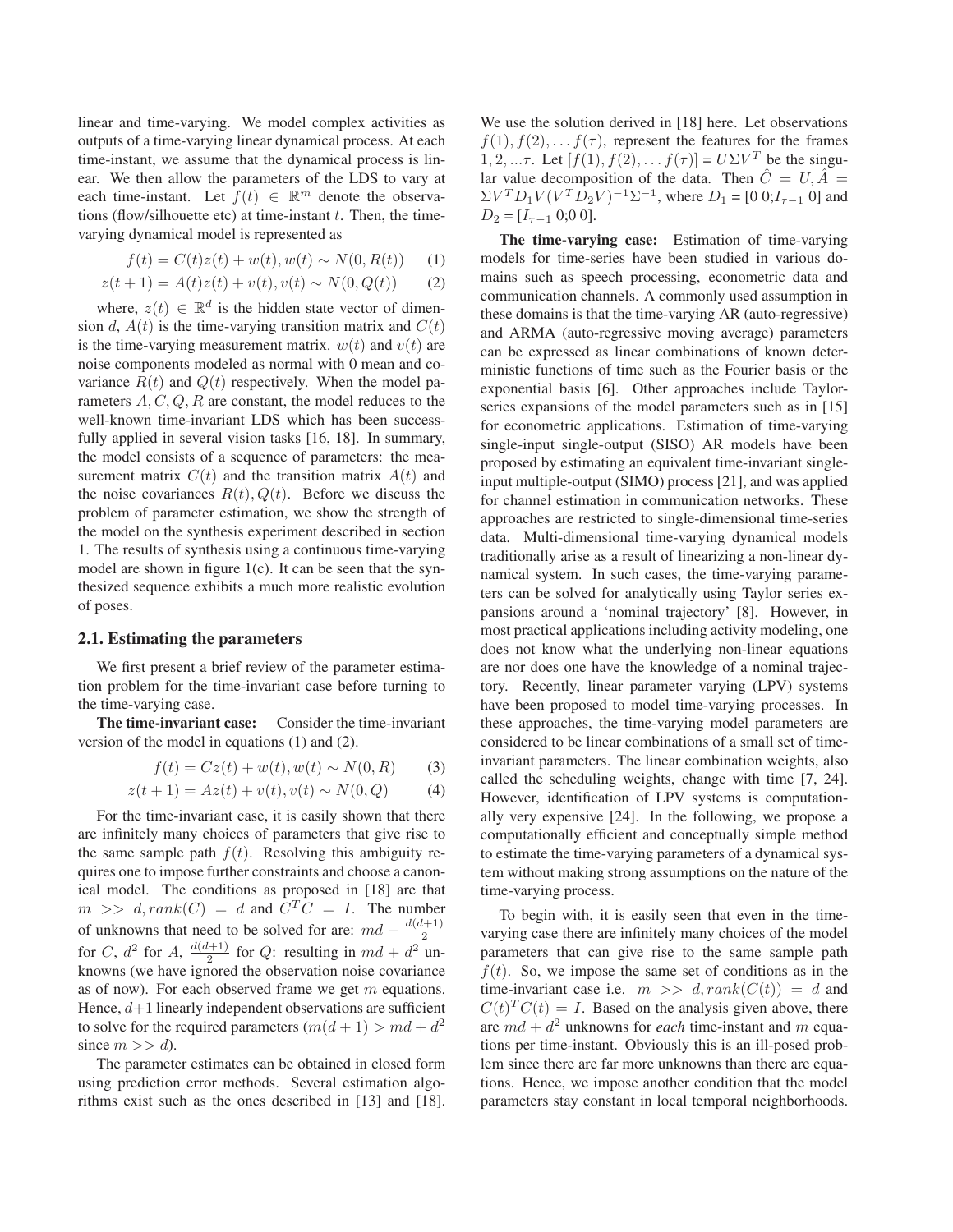The temporal neighborhood in which the parameters are assumed to stay constant should also ensure that  $d+1$  linearly independent observations can be obtained within the neighborhood. In general, it cannot be guaranteed that a fixed  $d + 1$  sized neighborhood will satisfy this condition. However, in our experience we found that a neighborhood of size  $1.5d - 2d$  was sufficient to meet this condition in most real-world human activities. Typically, d is of the order of 5 − 10 and complex human activities extend to several hundred frames. It is reasonable to assume that in short windows of about  $15 - 20$  frames the dynamics can be easily modeled by simple time-invariant dynamical processes.

We now have a sequence of dynamical systems which defines a trajectory on the space of LDS. Before we discuss how we model this trajectory, we first discuss the Grassmann manifold formulation of the LDS space.

#### **3. Trajectories on the Model Space**

For the time-invariant case, starting from an initial condition  $z(0)$ , it can be shown that the *expected* observation sequence is given by

$$
E\begin{bmatrix} f(0) \\ f(1) \\ f(2) \\ \vdots \end{bmatrix} = \begin{bmatrix} C \\ CA^2 \\ CA^2 \\ \vdots \end{bmatrix} z(0) = O_{\infty}(M)z(0) \qquad (5)
$$

Thus, the expected observation sequence generated by a time-invariant model  $M = (A, C)$  lies in the column space S of the extended *observability* matrix given by  $O_{\infty}(M)$  =  $[C^T, (CA)^T, (CA^2)^T, \ldots]^T$ . In the time-varying case, we assumed that the model parameters stay constant in short temporal neighborhoods. Let the size of the temporal window be *n*. Thus, the *n*-length expected observation sequence generated by the model  $M_t = (C_t, A_t)$  (model at time t) lies in the column space  $S_t$  of the *finite* observability matrix given by

$$
O_n(M_t) = \left[ C_t; C_t A_t; \dots; C_t A_t^{n-1} \right]
$$
 (6)

Thus, the time-varying model can be viewed as a sequence of subspaces  $S_t$ , where each subspace is spanned by the columns of the observability matrix at the corresponding time instant. Finite dimensional subspaces such as these can be identified as points on the Grassmann manifold. Thus, the sequence of subspaces can be mathematically expressed as a trajectory on the Grassmann manifold. We first provide the definition of the Grassmann manifold.

The Grassmann Manifold  $G_{k,m-k}$  [2]: The Grassmann manifold  $G_{k,m-k}$  is the space whose points are *kplanes* or *k*-dimensional hyperplanes (containing the origin) in  $\mathbb{R}^m$ . In the following, we review in brief appropriate distance metrics and statistical modeling methods on the Grassmann manifold and show how *trajectories* on the Grassmannian can be used for classification.

#### **4. Distances and Statistics**

To model and compare trajectories on the Grassmann manifold, we need to understand a) the representation of points, b) distance metrics and c) statistical models on the manifold. In this section, we provide a brief overview of each of these aspects. The Grassmann manifold  $G_{m,k}$  is the space whose points are *k-planes* or *k*-dimensional hyperplanes (containing the origin) in  $\mathbb{R}^m$ . To each k-plane  $\nu$  in  $\mathbb{R}^m$ , we can associate an  $m \times k$  orthonormal matrix Y such that the columns of  $Y$  form an orthonormal basis for the plane. Note that there exist several choices for the basis Y . Thus, all the choices of basis vectors that span the same subspace need to be considered equivalent. To each  $k$ -plane  $\nu$ in  $G_{m,k}$  is associated an equivalence class of  $m \times k$  matrices  $YR$  in  $\mathbb{R}^{m \times k}$ , for non-singular R, where Y is an orthonormal basis for the  $k$ -plane. This is also called the Procrustes representation. Alternately, one can define a unique projection matrix for the subspace given by  $P = YY^T$  which projects points from the ambient Euclidean space onto the given subspace. In applications to human activities, the projection matrix representations leads to large computational overheads since it is a square  $m \times m$  matrix. In practice, m is of the order of  $10^3$  or higher. Thus, we rely on the Procrustes representation of points which relies on storing only tall-thin  $m \times k$  matrices.

**Distance Metrics:** The Grassmann manifold is endowed with a Riemannian structure that lends itself to computation of distances between points on the manifold via geodesics [4, 1]. Instead of geodesic computations, we adopt the Procrustes distance metric proposed in [2]. This choice results in efficient computation of the distance metrics and the class conditional probability density estimators. To each subspace, associate orthonormal bases  $Y_1$ and  $Y_2$ . The squared Procrustes distance between the two subspaces is the smallest squared Euclidean distance between any pair of matrices in the corresponding equivalence classes. Hence,

$$
d_p^2(S_1, S_2) = \min_R tr(Y_1 - Y_2 R)^T (Y_1 - Y_2 R)
$$
 (7)

A closed-form solution is available for this minimization problem  $[2]$ . For the case where R varies over the space  $R_{k,k}$  of all full rank  $k \times k$  matrices, the distance is given by  $d_p^2(S_1, S_2) = tr(I_k - A^T A)$ , where  $A = Y_1^T Y_2$ . The computational complexity involved in the above distance computation is  $O(mk^2)$ .

**Statistical Modeling:** There exist parametric probability densities such as the matrix Langevin and the matrix Bingham distributions [2] on the Grassmann manifold, which rely on the projection matrix representation of points. As discussed before, projection matrices are square  $m \times m$ matrices where  $m$  can be quite large in practice. Hence, the parametric density form is computationally expensive. Alternately, given several examples from a class on the man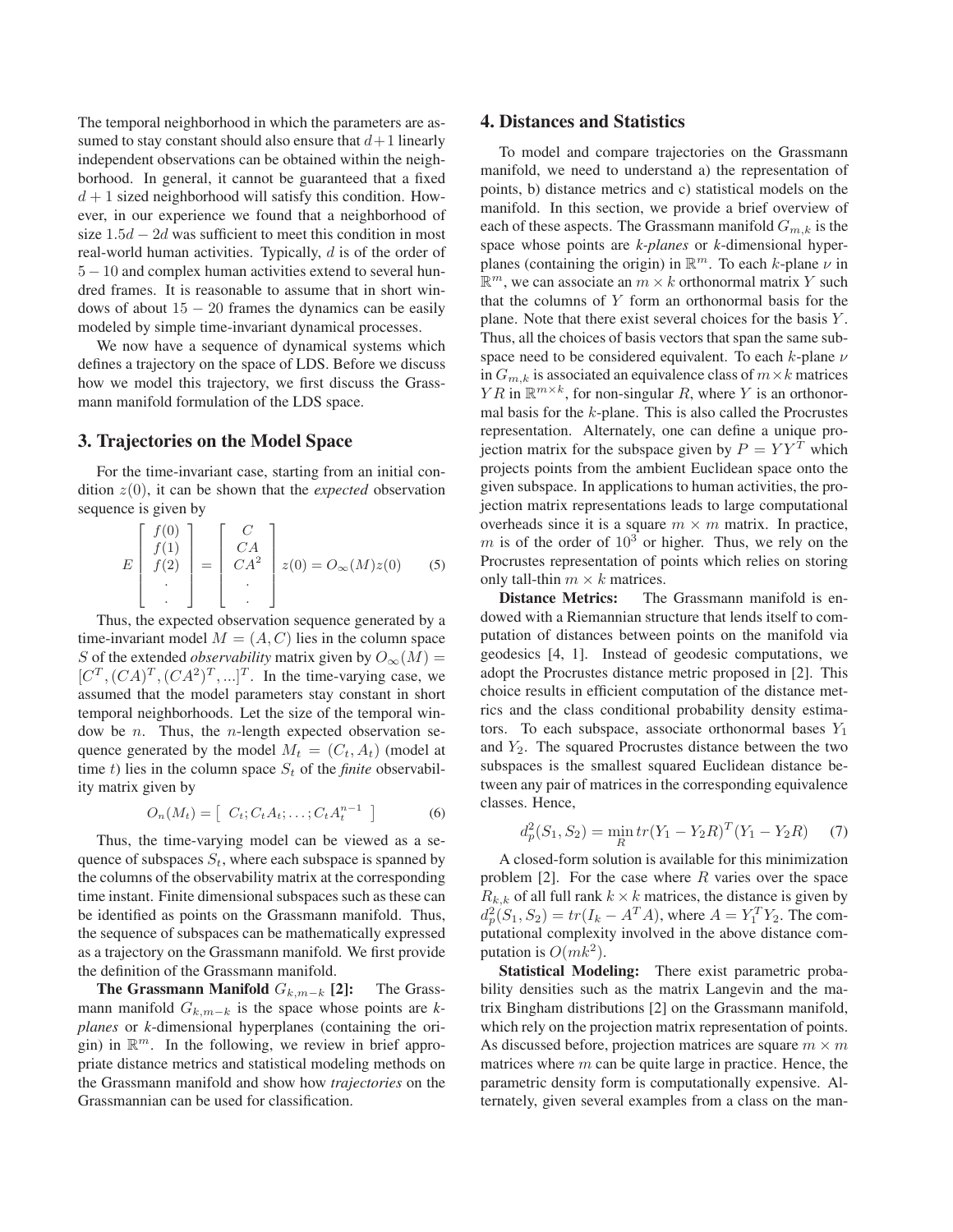ifold, the class conditional density can be estimated using Parzen windows. Using the Procrustes representation and distance metric, the density estimate is given by [2] as

$$
\hat{f}(Y;M) = \frac{1}{n}C(M)\sum_{i=1}^{n} K[M^{-1/2}(I_k - Y_i^T Y Y^T Y_i)M^{-1/2}] \tag{8}
$$

where  $K(T)$  is the kernel function, M is a  $k \times k$  positive definite matrix which plays the role of the kernel width or a smoothing parameter.  $C(M)$  is a normalizing factor chosen so that the estimated density integrates to unity. The  $Y_i$ s are orthonormal bases for the points on the Grassmann manifold. The matrix valued kernel function  $K(T)$  is chosen to be  $K(T) = exp(-tr(T))$  in this paper. The computational complexity involved in the above is  $O(nmk^2)$ .

## **5. Comparing sequences of Subspaces**

Given a video of a long activity, first the time-varying model parameters  $M_t = (A_t, C_t)$  are estimated using small temporal sliding-windows and the method described in section 2.1. Subsequently, for each window the observability matrix  $O_n(M_t)$  is computed. Then for each observability matrix, an orthonormal basis is computed using standard SVD based algorithms. So, we now have a sequence of subspaces, or in other words a trajectory on the Grassmann manifold. To compare two subspace trajectories we propose two approaches.

**Dynamic time warping:** Dynamic time-warping (DTW) only requires an appropriate distance metric between points on the manifold. Given two complex activities and their corresponding subspace sequences  $S_1(t)$  and  $S_2(t)$ , DTW tries to find a warping path  $a(t)$  such that  $S_1(t) = S_2(a(t))$ . To solve the problem we can use any standard DTW algorithm.

**Grassmann switching model:** In the second approach, we parametrize the trajectory using a switching model akin to the HMM on the Grassmann manifold. Corresponding to an activity class  $C$ , suppose we are given  $M$  subspace sequences  $\{S_i^C(t)\}_{i=1}^M$ . We consider the dynamics to be described by a set of K hidden states  $L^{(1)}, \ldots L^{(K)}$ . The state at time t is denoted by  $Q(t)$  and the observation at time t is denoted by  $S(t)$ . The overall model for the activity consists of the  $K$  hidden states, the intra-cluster pdfs  $f(S(t)|Q(t) = L^{(i)})$ , the transition probability matrix and the prior probability. In general, the Baum-Welch algorithm provides solutions for the above problems in a maximum likelihood sense. This requires one to have analytical expressions for the intra-cluster pdfs and the gradient of the likelihood of a sequence in terms of these parameters. In our case, we solve these problems in a much simpler, although sub-optimal way as follows. Given a sequence of subspaces  $\{S_i^C(t)\}_{i=1}^M$ , the following procedure is adopted to estimate the switching model.

1. Cluster the points into *K* clusters or hidden-states  $L^{(1)}, \ldots L^{(K)}$ .

2. Estimate a pdf within each cluster  $f(S(t)|Q(t) = L^{(i)}).$ 

3. Estimate the transition probabilities  $p(Q(t) = L^{(i)}|Q(t - \tau))$ 

 $1) = L^{(j)}$  between the clusters.

4. Estimate the prior probability  $p(Q(0))$ . Any of the distance metrics on the Grassmann manifold can be used to perform clustering. In our experiments, we used a spectral clustering algorithm – Normalized cuts – to get the clusters. Within each cluster, we use the non-parametric density estimate as described in section 4 to estimate the intra-cluster pdf. Once the clusters are found, we form the sequence of cluster labels corresponding to the sequence of subspaces. The sequence of labels is used to estimate the transition probabilities by bi-gram counts. Thus, we have now learnt a switching model on the Grassmann manifold for each activity class.

Given a new subspace sequence, we need a method to classify it into one of the action classes. In the case of standard HMMs, this problem is solved by the forwardbackward algorithm and its variants. We use a simpler version that works much faster and using fewer computations. Given a sequence  $S(t)$  and an activity model, we first assign each  $S(t)$  into one of the clusters of the model. Let us denote by  $Q(t)$  the sequence of cluster labels thus obtained. Then we compute the likelihood of the sequence as  $p(Q(0)) \prod_k f(S(k)|Q(k)) p(Q(k)|Q(k-1))$ . Though this is sub-optimal than the forward-backward algorithm, we found that we obtain significant computational advantages using these approximations.

**Relation to Switching Linear Dynamical Systems:** Switching linear dynamical models (SLDS) [14, 5, 12, 11] model a complex activity by breaking it down into simpler motion patterns where each motion pattern is modeled using a simple model such as an HMM or an LDS. The overall activity is then modeled by switching amongst a small set of dynamical systems. In the above Grassmann switching model, if we constrain the intra-cluster pdf to be  $f(S(t)|Q(t) = L^{(k)}) = \delta(S(t) - \mu_k)$ , where  $\mu_k$  is the cluster center, then the Grassmann switching model reduces to the SLDS model. Thus, the SLDS model is a special case of the proposed Grassmann switching model. Further, in SLDS it is usually assumed that complex human actions can be separated into simpler motion patterns. However, we do not rely on segmentation of activities into primitive actions and thus our approach is applicable even in complex cases when segmentation is difficult.

## **6. Experiments**

In this section we present experiments demonstrating the strength of the model for summarizing and recognizing complex activities. In the first experiment we show the results of summarizing a long video containing a complex activity – the game of Blackjack. For this, we used the dataset reported in [28]. The game of Blackjack con-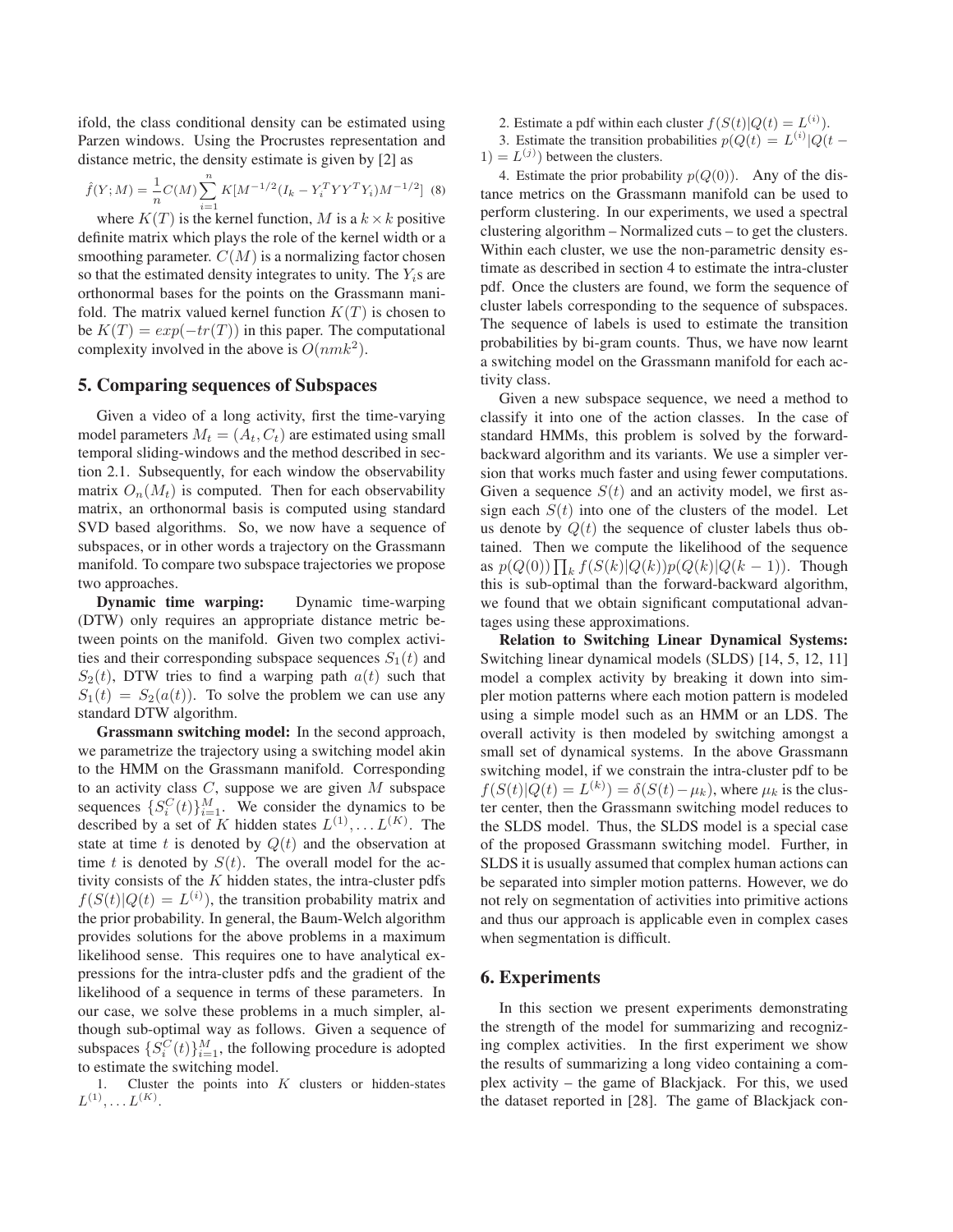sists of a few elements such as dealing cards, waiting for bids, shuffling the cards etc. We try to estimate a Grassmann switching model for the entire video of Blackjack. The Grassmann switching model would then represent a 'summary' of the game, where the clusters of the model represent various elements of the game and the switching structure represents how the game progresses. This video consists of about 1700 frames. We extracted the motionhistogram features as proposed in [28] for each frame of the video. The time-varying model parameters are estimated in sliding windows of size 10. The dimension of the state vector is chosen to be  $d = 5$ . To estimate the Grassmann switching model for the game of Blackjack, we manually set the number of clusters to 5. In figure 3, we show an embedding of the video obtained from the model parameters using Laplacian eigenmaps. Each point corresponds to a time-invariant model parameter  $(A, C)$  pair or equivalently a point on the Grassmann manifold. Each cluster was found to correspond dominantly to a distinct element of the game as shown. The switching structure between the clusters is encoded in the transition matrix and is shown in figure 4. As can be seen the switching structure corresponds to a normal game of Blackjack. Since this is a data-driven procedure, it should be noted that the switching structure will not necessarily be the same for every individual Blackjack game. However, given two distinct Blackjack games we can now quantify the notion of how similarly the two games proceeded.



Figure 3. An embedding of the entire Blackjack video sequence. Figure best viewed in color.

In the next experiment, we took the common activities dataset described in [23] consisting of 10 simple actions – {Pick Object, Jog, Push, Squat, Wave, Kick, Side Bend, Throw, Turn around, Talk on cellphone}. Each action is performed 10 times each by the same actor under two different viewing angles separated by about 20◦. We create more complex actions from this set. We divided the actions into two groups - the first group contains the first 5 actions, the second group contains the next 5 actions. Then, we created compound actions by taking one action



Figure 4. Estimated structure of the game of Blackjack. (For the sake of clarity arcs with low weights have not been shown).

from the first group and an action from the second group. Then, we swapped the two constituent actions. This causes the two resulting compound actions to share similar global second-order statistics (the mean and covariance). Thus, we have 10 compound actions as shown in table 1. To test the framework, we performed a leave-one-out testing where we trained on 9 executions and tested on the remaining execution. Both views were used in training as well as testing. Since the global second order-statistics of activities such as PickObject-Kick and Kick-PickObject etc are similar, time-invariant linear dynamic systems are expected to show confusion between them. The results of the recognition experiment are shown in table 1. As is evident, both the DTW based and the Switching model show 100% recognition since they account for the time-varying dynamics of the compound actions.

| <b>Activity Type</b> | LDS      | Grass. DTW | Grass.    |
|----------------------|----------|------------|-----------|
|                      |          |            | Switching |
|                      |          |            | model     |
| PickObject - Kick    | 100      | 100        | 100       |
| Kick - PickObject    | 50       | 100        | 100       |
| Jog - SideBend       | 100      | 100        | 100       |
| SideBend - Jog       | 50       | 100        | 100       |
| Push - Throw         | $\Omega$ | 100        | 100       |
| Throw - Push         | 100      | 100        | 100       |
| Squat - TurnAround   | 100      | 100        | 100       |
| TurnAround - Squat   | $\Omega$ | 100        | 100       |
| Wave - TalkCellphone | 50       | 100        | 100       |
| TalkCellphone - Wave | 50       | 100        | 100       |
| <b>Average</b>       | 60%      | 100%       | 100%      |

Table 1. Recognition percentages on Compound actions

In the next experiment we performed a synthesis experiment on a skating dataset obtained from [26]. From a segment of video of about a 100 frames that contained fast skating actions as shown in figure 5 (a), a discreteswitching model and a time-varying model were estimated. The actions in the sequence exhibit co-articulation effects, where transitions between distinct poses contain intermediate poses that share the appearance of both the starting and the ending pose. The results of synthesis using the models are shown in figure 5. The experiment shows that the time-